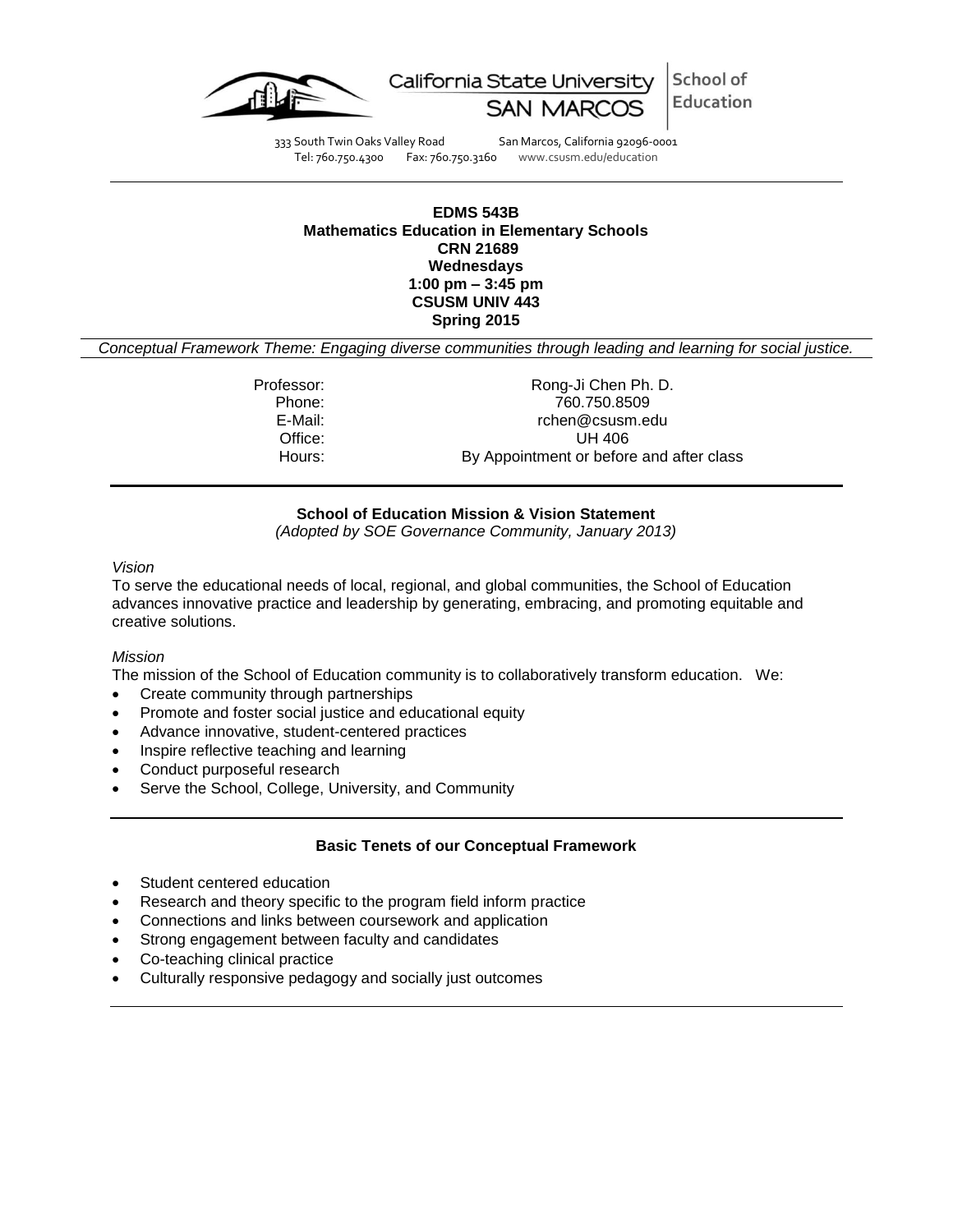# **COURSE DESCRIPTION**

Focuses on how children develop mathematical understanding; children's mathematical thinking; curriculum development; methods, materials, planning, organization, and assessment in various elementary school curricula; and curriculum integration. Methods of cross-cultural language and academic development are integrated into the course. *Enrollment restricted to students in the ICP.*

### **Course Prerequisites**

Admission to the Integrated Credential Program

# **Course Objectives**

Learning to teach mathematics well is challenging and, therefore, this course is but one stage in your process of becoming a mathematics teacher. We are expected to: (a) increase our skills at listening to students and asking questions, (b) develop an understanding of children's content specific thinking, (c) develop strategies to create a classroom environment that promotes the investigation and growth of mathematical ideas and to ensure the success of all students in multi-cultural settings, (d) deepen our understanding of the mathematics taught at the elementary school level, including such topics as place value, base systems, number theory, fractions, proportions, statistics, and algebra, (e) develop an understanding of the current issues and best practices in mathematics education, (f) develop a familiarity with the Common Core State Standards, (g) understand the nature, purposes, and application of mathematics assessment and its relationship with curriculum, teaching, and learning, and (h) learn to teach content specific concepts using effective and appropriate strategies, including the educational use of technology.

# **Required Texts**

- Kamii, C. (2004). *Young children continue to reinvent arithmetic*. New York: Teachers College Press. ISBN-13: 978-0807744031.
- California Department of Education (2010). *Common core state standards for mathematics*. Sacramento, CA: Author.<http://www.cde.ca.gov/ci/cc/>(PDF, free download)
- National Council of Teachers of Mathematics (NCTM) (2014). *Principles to actions: Ensuring mathematics success for all*. Reston, VA: Author.<http://www.nctm.org/PrinciplestoActions/> (eBook/PDF \$5 or print edition \$29)
- Selected chapters in Van de Walle, J. A., Karp, K. M., & Bay-Williams, J. M. (2013). *Elementary and middle school mathematics: Teaching developmentally* (8th ed.). Boston: Allyn & Bacon.
- Several other readings are required and will be available for download.

# **Recommended Texts**

- Burns, M. (2007). *About teaching mathematics: A K-8 resource* (3rd Ed.). Sausalito, CA: Math Solutions Publications.
- Carpenter, T. P., Fennema, E., Franke, M. L., Levi, L., & Empson, S. B. (1999). *Children's mathematics: Cognitively guided instruction*. Portsmouth, NH: Heinemann.
- Carpenter, T. P., Franke, M. L., & Levi, L. (2003). *Thinking mathematically: Integrating arithmetic & algebra in elementary school*. Portsmouth, NH: Heinemann.
- Empson, S. B., & Levi, L. (2011). *Extending children's mathematics: Fractions and decimals*. Portsmouth, NH: Heinemann.
- NCTM's professional journal: *Teaching Children Mathematics*, see <http://www.nctm.org/publications/toc.aspx?jrnl=tcm>
- Small, M. (2012). *Good questions: Great ways to differentiate mathematics instruction* (2nd Ed.). New York: Teachers College Press.
- Smith, M. S., & Stein, M. K. (2011). *Five practices for orchestrating productive mathematics discussions*. Reston, CA: National Council of Teachers of Mathematics.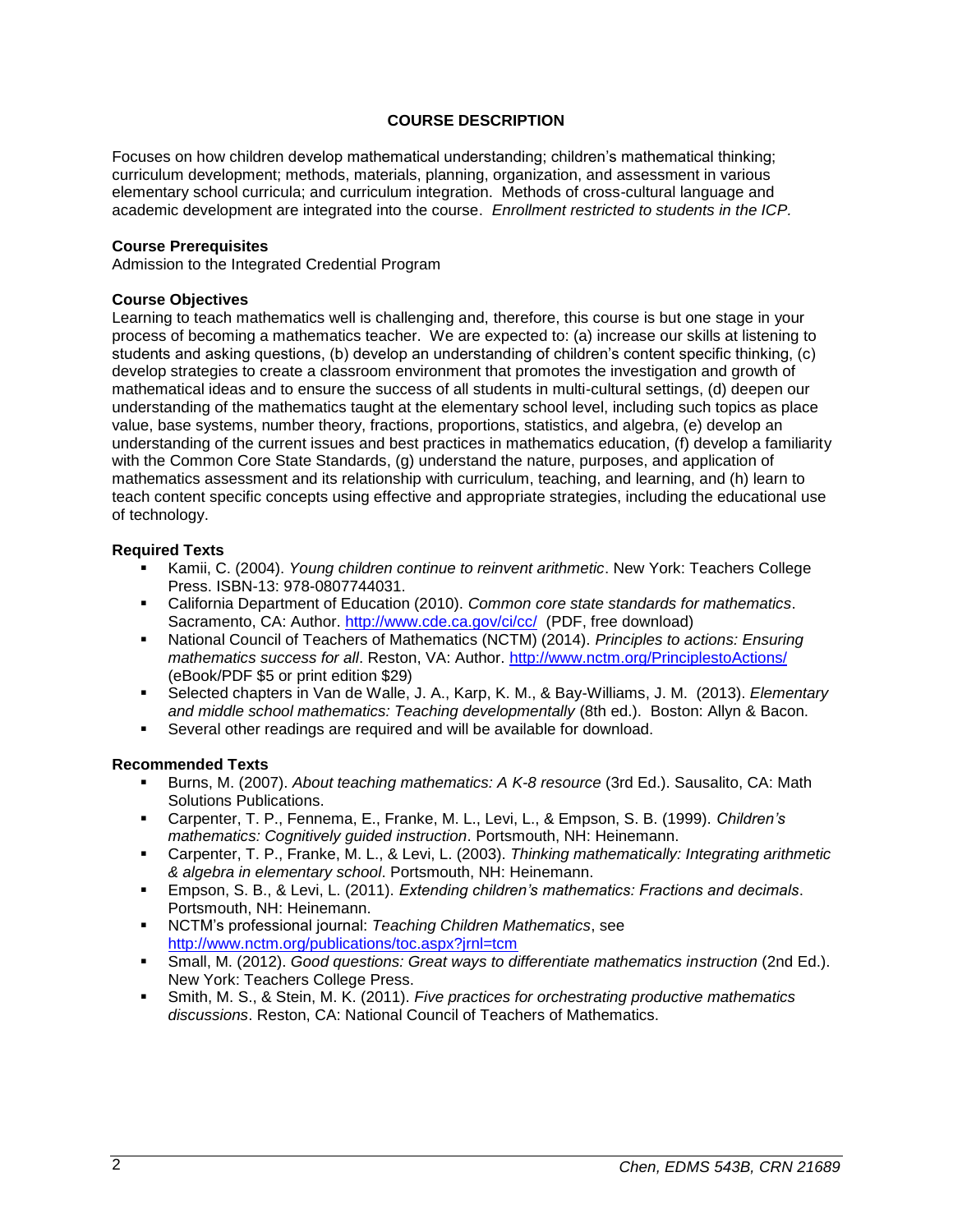# **COURSE REQUIREMENTS**

Teaching and learning require engaged and reflective participants. It is essential that you prepare carefully for class, be ready to discuss readings and assignments thoughtfully, and actively participate in all class activities. Here is a list of the assignments and requirements, followed by descriptions of each of them:

| <b>Assignment</b>                       | <b>Points</b> | <b>Due Date</b> |
|-----------------------------------------|---------------|-----------------|
| Mathematics autobiography               |               |                 |
| Reflections                             | 20            | ongoing         |
| Unpacking standards                     | 10            | 3/4             |
| Clinical student interview              | 10            | 3/25            |
| Lesson design                           | 25            | 4/22            |
| Mathematics learning activity           | 10            | varies          |
| Online modules                          | 10            | 3/27, 5/6       |
| Professional dispositions/participation | 15            | ongoing         |

*Mathematics Autobiography*—This assignment will not be graded but will count as part of your participation grade. This assignment has three components:

- (a) Make a drawing of what comes to mind when you think about mathematics (i.e., what mathematics is to you?). Provide a brief explanation of your drawing.
- (b) Define a mathematician. Write a one-paragraph definition. USE YOUR OWN WORDS AND DEFINITION. Do not use a dictionary or Wikipedia.
- (c) Write a 2-page reflection (double-spaced) on your experience as a mathematics student (you can start at Kindergarten if you wish!). Position yourself concerning how "good" you are in math. Discuss your feelings about math and your perception of yourself as a math learner. Did you feel you were an active participant in your math classes, or you felt that you were mostly an outsider? Did you see personal meanings/purposes in math or just to get a grade and move on?

*Reflections*—Each week you will reflect on the readings, observations, or our class activities. You will submit a reflection *during class*. The focus will be on how you make sense of the information rather than a summary. The purpose of the reflections is to prepare you for class discussion and to reflect on your own experiences, beliefs, and theories about mathematics education. There will be time for discussion of the readings so it is imperative that you do the readings each week. The way in which you are asked to reflect may change week to week.

*Unpacking Standards*—You will work with peers and unpack selected California *Common Core State Standards for Mathematics* (CCSS-M). You will explore how the math concepts and skills progress through grade levels in a domain. You will also identify an example (activity, task, problem, or scenario) that addresses particular standards and explain how the example addresses some of the eight standards for mathematical practice.

*Clinical Student Interview* – The purpose is to gain insight into students' mathematical thinking and understanding, to learn how to effectively pose questions and interpret the meaning of students' responses, and to provide you with an opportunity to interact with students. You will conduct a clinical interview with a student to assess his or her understanding of mathematics and problem solving skills. Interview protocols with sample problems are provided, but you are encouraged to use your own invention with instructor approval. You will pose mathematical problems/tasks for the student to solve and will ask the student to explain his or her thinking so you may gain insight into his or her mathematical understanding and strategies. You need to submit a 3-page reflective report. Please also include the student's written work (if available). In addition, you may need to share/present your interview findings in class. See the Student Interview Guidelines and a sample interview report on Cougar Courses.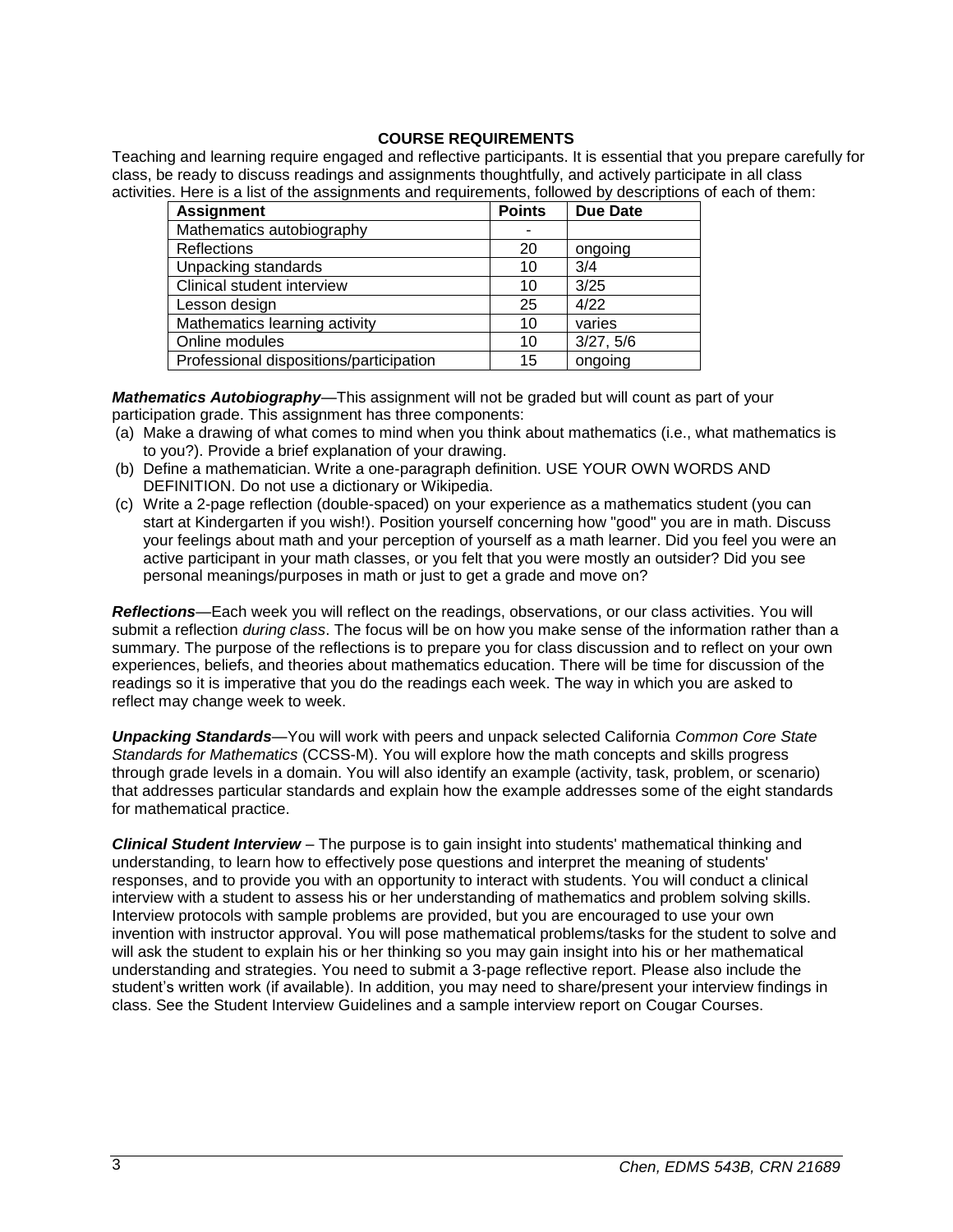*Lesson Design*—You will design a *problem-based* math lesson. The lesson needs to focus on *student thinking* and *interaction* (Kamii, 2004). It needs to be aligned with Van de Walle's "teaching through problem solving" framework and require a higher-level cognitive demand. You are strongly encouraged but not required to (1) implement the lesson in your practicum/clinical teaching classroom; (2) videotape the lesson implementation as it is a powerful means for an in-depth analysis of the effectiveness of the lesson and student learning.

*Mathematics Learning Activity (MLA)*. The purpose of this assignment is to provide you with opportunities to (1) experience teaching a math activity in a small group setting, (2) reflect on student learning, (3) set up learning centers in a classroom and rotate students through various activities.

We will get into MLA teams. Each team will select a math topic in K-8 curriculum, and each team member will be responsible for conducting an activity within the team's topic (e.g., number sense, algebraic thinking, geometry). That is, each member will teach the math concepts/skills in the activity to your peers that are not on the team in a learning center type format. For example, if your team has 5 members, there will be 5 math activities. Your team will set up 5 learning centers in our class. Each of you will conduct your activity at a learning center. The rest of the class will form into 5 groups, and they will rotate through the 5 learning centers/activities. It means that you have the opportunity to do your activity 5 times, and chances are you will modify the activity to meet the participants' needs. See the course schedule for presentation dates.

Suggested math learning activities will be provided in class and/or on Cougar Courses. You may choose an activity from the course texts or other resources, but you will need to communicate with the instructor before you implement your MLA. You are welcome to design your own activity. Choose/design an activity that helps the class understand the "big ideas" in math education and that demonstrates various instructional strategies. Your goal is to engage your peer teacher candidates in advancing their understanding of the key ideas, frameworks, effective teaching strategies, and so on. At any rate, your activity should be planned and/or adapted to show evidence of higher-order thinking (no bingo games!). Each individual activity should take about 8-10 minutes. Therefore, if the activity as the way it is described is too short or too long, you need to adapt it to fit the time frame.

After you have conducted your MLA, you need to submit a reflection.

**Online Modules**—There will be a few online sessions. You need to complete a learning module for each online session. The modules will be posted on Cougar Courses.

*Professional Dispositions & Participation*—You are expected to actively participate in in-class and online discussions, group work, presentations, and hands-on activities throughout the course. A positive professional disposition includes a willingness to consider and discuss new ideas objectively, curiosity, perseverance, and seriousness about improving one's self as a teacher. It can also include a sense of humor and social intelligence (e.g., the tact and ability to make others feel comfortable and to contribute).

# **Assignment Policy**

All assignments, requirements, due dates, and scoring rubrics will be available through Cougar Courses. You are responsible to track your grades and progress in the course. In order to successfully complete this course, all assignments must be completed at an acceptable level noted on assignment directions and rubrics. Each written assignment is expected to have a clear organizational presentation and be free of grammar, punctuation, or spelling errors. There will be a reduction in points for the above-mentioned errors. All assignments are due by 11 p.m. on the due date, unless specified otherwise. Reading reflections are typically due in class.

*Late assignment policy*: 10% deduction for being one day late, 20% deduction two days late, 30% deduction three days late, and so on. After a week, no assignments will be accepted. If extraordinary circumstances occur, please contact the instructor BEFORE the deadline.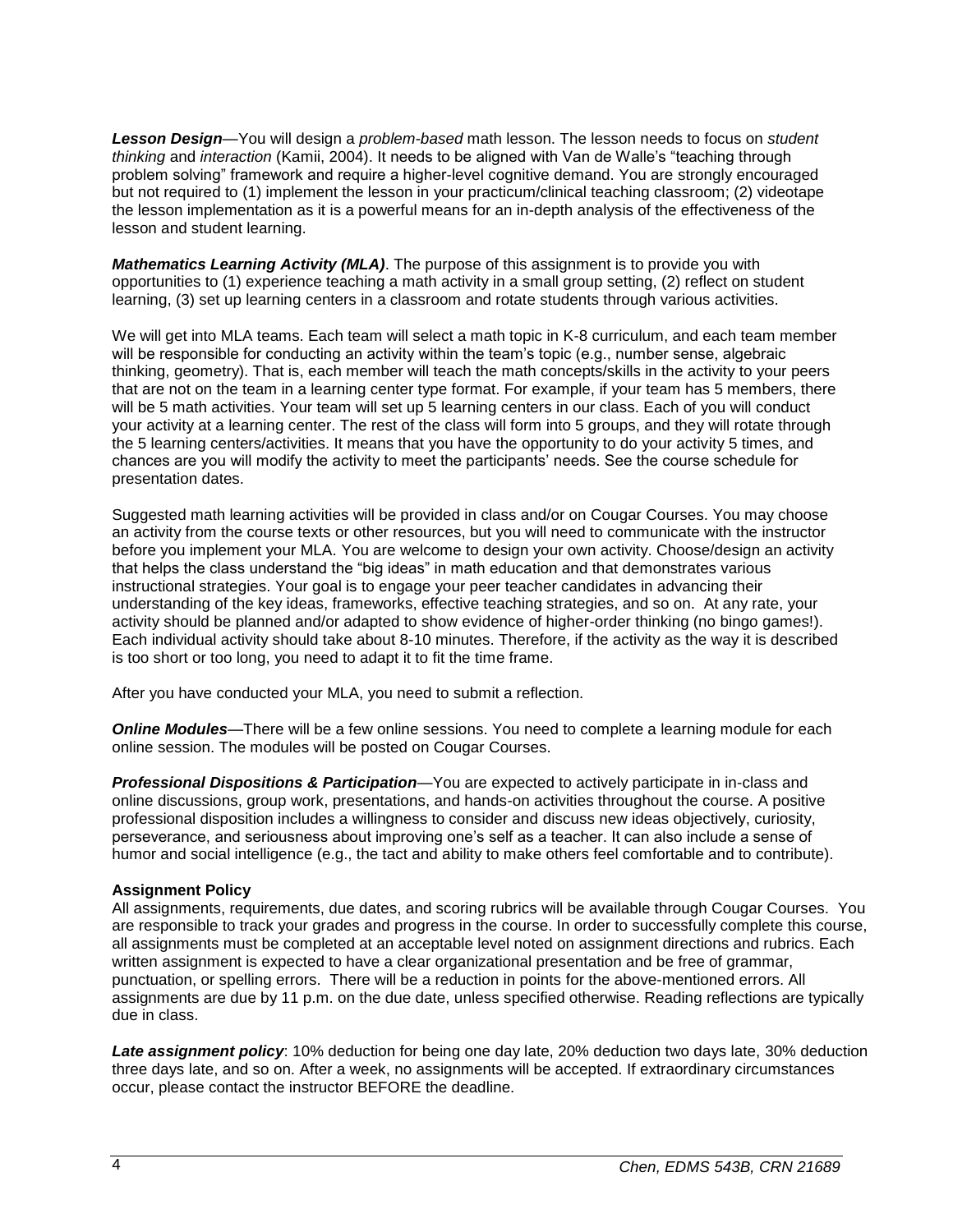# **Grading Standards**

|                   | Final grades are calculated on the standard of: |               |               |
|-------------------|-------------------------------------------------|---------------|---------------|
| A: 93% - 100%     | A-: 90% - 92%                                   | B+: 87% - 89% | B: 83% - 86%  |
| $B - 80\% - 82\%$ | $C_{+}$ : 77% - 79%                             | C: 73% - 76%  | C-: 70% - 72% |
| $D: 60\% - 69\%$  | F: below 60                                     |               |               |

Failure to complete this course with a grade of C+ or higher will prohibit a teacher candidate from continuing the teaching credential program.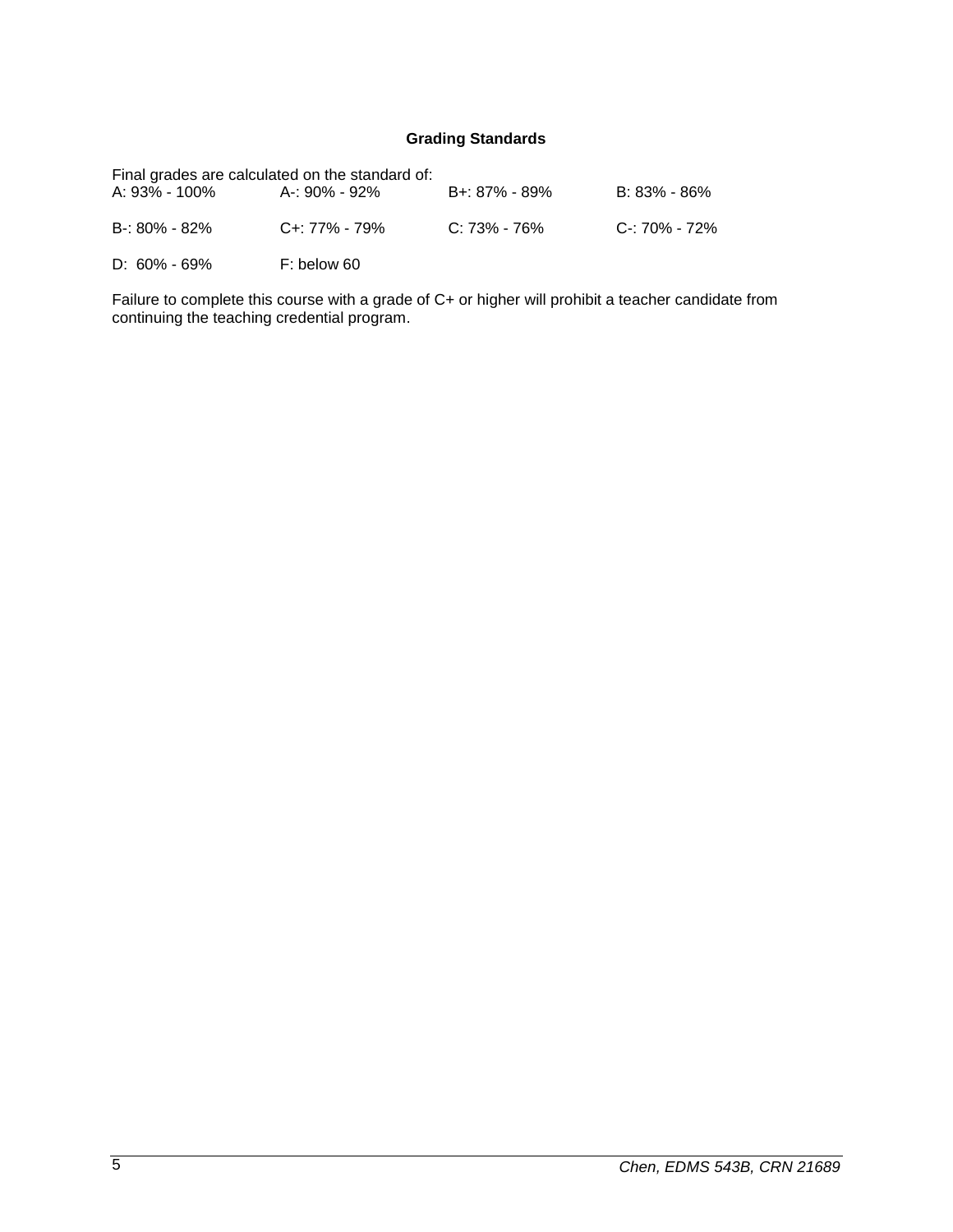# **Tentative Course Schedule**

The dynamic nature of teaching and learning makes it hard to establish a set schedule. Please note that modifications will likely to occur at the discretion of the instructor.

|             | modifications will likely to occur at the discretion of the instruction.                                                       |                                            |
|-------------|--------------------------------------------------------------------------------------------------------------------------------|--------------------------------------------|
| <b>Date</b> | <b>Session, Topics, &amp; Essential Questions</b>                                                                              | <b>Reading &amp;</b><br><b>Assignments</b> |
| 1/21        | 1. Building a math learning community                                                                                          | Course syllabus                            |
|             | - Course overview                                                                                                              |                                            |
|             | - What are characteristics of an effective math classroom?                                                                     |                                            |
| 1/28        | 2. Students as young mathematicians in a community of learners                                                                 | Kamii, ch. 1-3                             |
|             | - What does it mean to "do mathematics"?                                                                                       | <b>Math autobiography</b>                  |
|             | - Affective factors in learning; student interactions.                                                                         | <b>Reflection 1</b>                        |
|             | - Understanding students' thinking in math: Clinical interviews                                                                |                                            |
| 2/4         | 3. Challenging students with rich math tasks                                                                                   | Kamii, ch. 4-5                             |
|             | - Different levels of cognitive demand of math tasks                                                                           | <b>Reflection 2</b>                        |
| 2/11        | - MLA & learning centers                                                                                                       | Van de Walle et al. ch. 3                  |
|             | 4. Lesson design: Teaching through problem solving (1)                                                                         | <b>Reflection 3</b>                        |
|             | - The art of listening to students and asking good questions<br>- Designing and selecting math tasks for higher-order thinking |                                            |
| 2/18        | 5. Lesson design: Teaching through problem solving (2)                                                                         | Van de Walle et al. ch. 4                  |
|             | - Designing problem-based lessons                                                                                              | <b>Reflection 4</b>                        |
|             | Lesson plan workshop: Bring ideas & materials                                                                                  |                                            |
|             | <b>MLA team 1 presentation</b>                                                                                                 |                                            |
| 2/25        | 6. Unpacking math standards                                                                                                    | PtA: pp. 1-29                              |
|             | - California Common Core State Standards                                                                                       | <b>Reflection 5</b>                        |
|             | Planning time for math standards activity-bring your laptop or                                                                 | <b>MLA (team 1 members)</b>                |
|             | tablet.                                                                                                                        |                                            |
| 3/4         | 7. Children's number sense: Introduction to Cognitively Guided                                                                 | Carpenter et al. (1996)                    |
|             | Instruction (CGI)                                                                                                              | PtA: pp. 29-57                             |
|             | What are some types and structures of math problems? How do                                                                    | <b>Reflection 6</b>                        |
|             | students solve problems? How do we help children develop number                                                                | <b>Unpacking standards</b>                 |
|             | sense?                                                                                                                         |                                            |
|             | <b>MLA team 2 presentation</b>                                                                                                 |                                            |
| 3/11        | 8. Using tools/technology for developing number sense and place-                                                               | Burns (2007), pp. 33-36.                   |
|             | value concepts                                                                                                                 | Puchner et al. (2008)                      |
|             | How do we provide opportunities for hands-on explorations of                                                                   | <b>Reflection 7</b>                        |
|             | mathematics? How can manipulatives help or fail to help children<br>construct math ideas?                                      | <b>MLA (team 2 members)</b>                |
|             | <b>MLA team 3 presentation</b>                                                                                                 |                                            |
| 3/18        | 9. Developing understanding in computation                                                                                     | Kamii, ch. 6-7                             |
|             | How do we help students develop a conceptual understanding of                                                                  | <b>Reflection 8</b>                        |
|             | operations on numbers?                                                                                                         | <b>MLA (team 3 members)</b>                |
|             | <b>MLA team 4 presentation</b>                                                                                                 |                                            |
| 3/25        | 10. Online session                                                                                                             | <b>MLA (team 4 members)</b>                |
|             | Complete the online module on Cougar Courses by March 27.                                                                      | <b>Student interview</b>                   |
| 4/8         | 11. Using models for teaching & learning fractions                                                                             | Empson (2001)                              |
|             | How do we help students understand operations on fractions? What                                                               | Lesson draft for peer                      |
|             | are the strengths and limitations of manipulatives for fraction                                                                | review                                     |
|             | concepts?                                                                                                                      |                                            |
| 4/15        | 12. Assessment of students' thinking in mathematics                                                                            | <b>Articles TBD</b>                        |
|             | - Assessment strategies and their purposes                                                                                     |                                            |
|             | - Rubrics and scoring                                                                                                          |                                            |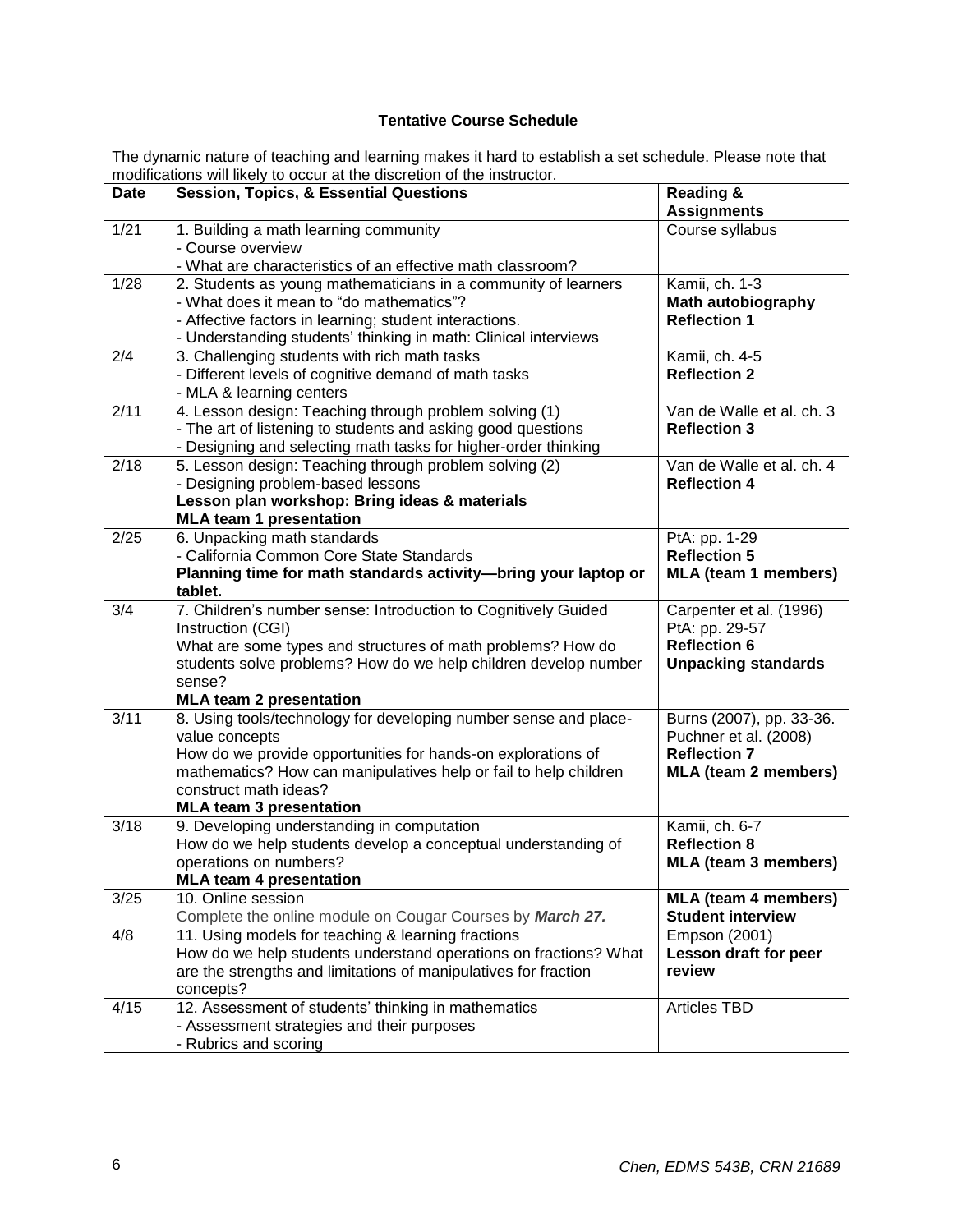| Date | <b>Session, Topics, &amp; Essential Questions</b>                                                                                                                                                                                                     | <b>Reading &amp;</b><br><b>Assignments</b>                      |
|------|-------------------------------------------------------------------------------------------------------------------------------------------------------------------------------------------------------------------------------------------------------|-----------------------------------------------------------------|
| 4/22 | 13. Teaching for conceptual understanding: The case of algebraic<br>thinking<br>Children's understanding and misunderstanding of the equal sign.<br>How can we improve children's relational understanding of math?<br><b>MLA team 5 presentation</b> | Carpenter et al. (1999)<br><b>Reflection 9</b><br>Lesson design |
|      |                                                                                                                                                                                                                                                       |                                                                 |
| 4/29 | 14. Online session: Differentiation                                                                                                                                                                                                                   | <b>MLA (team 5 members)</b>                                     |
|      | Complete the online module on Cougar Courses by May 6.                                                                                                                                                                                                |                                                                 |
| 5/6  | 15. Socio-political issues in math education                                                                                                                                                                                                          | Gutstein (2005)                                                 |
|      | How does traditional math education preserve elite groups while                                                                                                                                                                                       | Peterson (2006)                                                 |
|      | denying other children access to powerful math? How is math                                                                                                                                                                                           | <b>Reflection 10</b>                                            |
|      | education related to social justice?                                                                                                                                                                                                                  |                                                                 |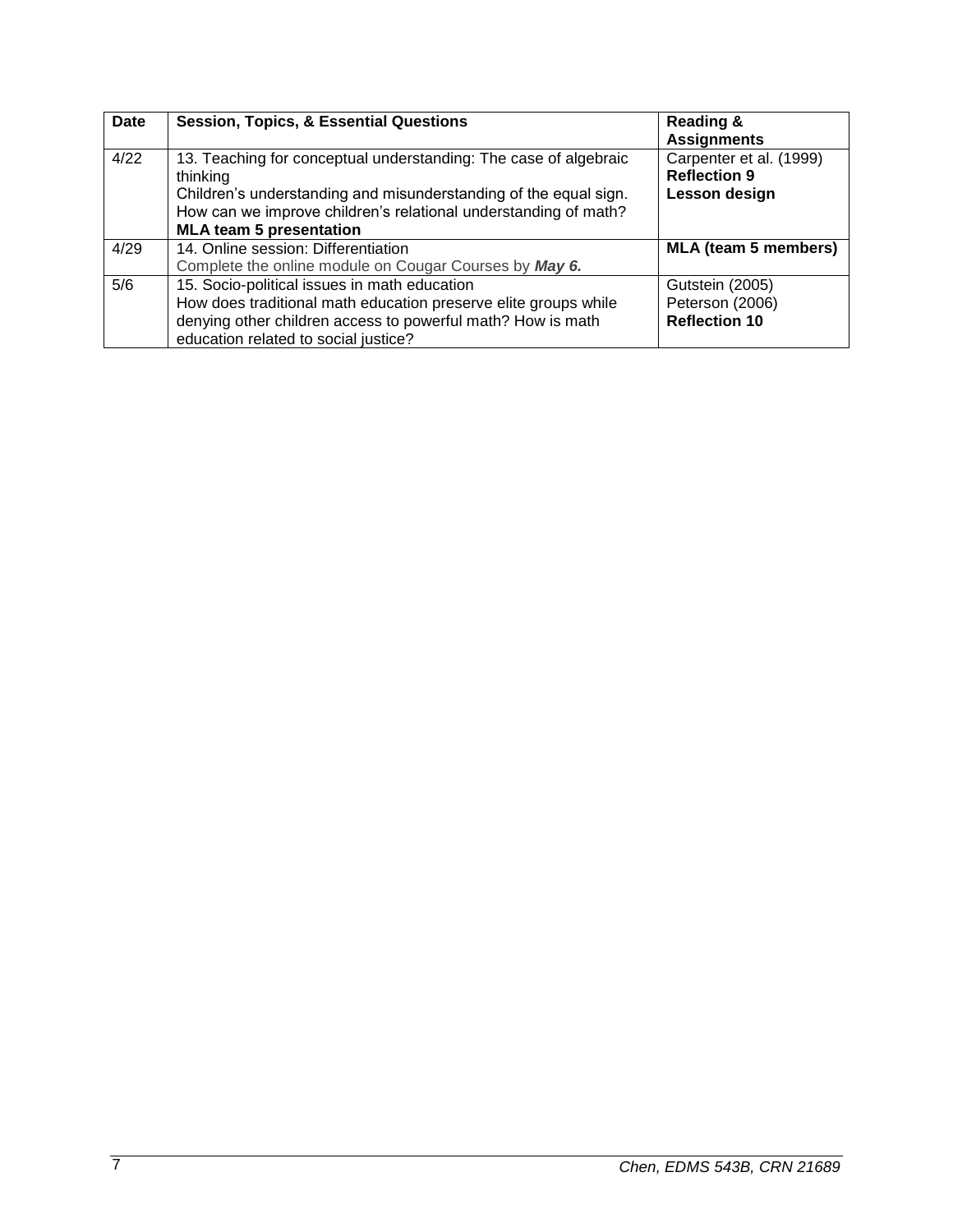# **Authorization to Teach English Learners**

The CSUSM credential program has been specifically designed to prepare teachers for the diversity of languages often encountered in California public school classrooms. The authorization to teach English learners is met through the infusion of content and experiences within the credential program as well as additional coursework. Students successfully completing this program receive a credential with authorization to teach English learners. (*Approved by CCTC in SB2042 Program Standards, August 2002*)

# **STUDENT LEARNING OUTCOMES**

### **Teacher Performance Expectation (TPE) Competencies**

The course objectives, assignments, and assessments have been aligned with the CTC standards for Multiple Subject Credential. This course is designed to help teachers seeking a California teaching credential to develop the skills, knowledge, and attitudes necessary to assist schools and district in implementing effective programs for all students. The successful candidate will be able to merge theory and practice in order to realize a comprehensive and extensive educational program for all students. Primary emphases:

- TPE 1a-Subject Specific Pedagogical Skills for MS Teaching (Mathematics)
- TPE 2-Monitoring Student Learning During Instruction

### **California Teacher Performance Assessment (CalTPA)**

Beginning July 1, 2008 all California credential candidates must successfully complete a state-approved system of teacher performance assessment (TPA), to be embedded in the credential program of preparation. At CSUSM this assessment system is called the CalTPA or the TPA for short.

To assist your successful completion of the TPA, a series of informational seminars are offered over the course of the program. TPA related questions and logistical concerns are to be addressed during the seminars. Your attendance to TPA seminars will greatly contribute to your success on the assessment.

Additionally, SoE classes use common pedagogical language, lesson plans (lesson designs), and unit plans (unit designs) in order to support and ensure your success on the TPA and more importantly in your credential program.

The CalTPA Candidate Handbook, TPA seminar schedule, and other TPA support materials can be found on the SoE website:<http://www.csusm.edu/education/CalTPA/ProgramMaterialsTPA.html>

#### **Assessment of Professional Dispositions**

Assessing a candidate's dispositions within a professional preparation program is recognition that teaching and working with learners of all ages requires not only specific content knowledge and pedagogical skills, but positive attitudes about multiple dimensions of the profession. The School of Education has identified six dispositions – social justice and equity, collaboration, critical thinking, professional ethics, reflective teaching and learning, and life-long learning—and developed an assessment rubric. For each dispositional element, there are three levels of performance - *unacceptable*, *initial target*, and *advanced target*. The description and rubric for the three levels of performance offer measurable behaviors and examples.

The assessment is designed to provide candidates with ongoing feedback for their growth in professional dispositions and includes a self-assessment by the candidate. The dispositions and rubric are presented, explained and assessed in one or more designated courses in each program as well as in clinical practice. Based upon assessment feedback candidates will compose a reflection that becomes part of the candidate's Teaching Performance Expectation portfolio. Candidates are expected to meet the level of *initial target* during the program.